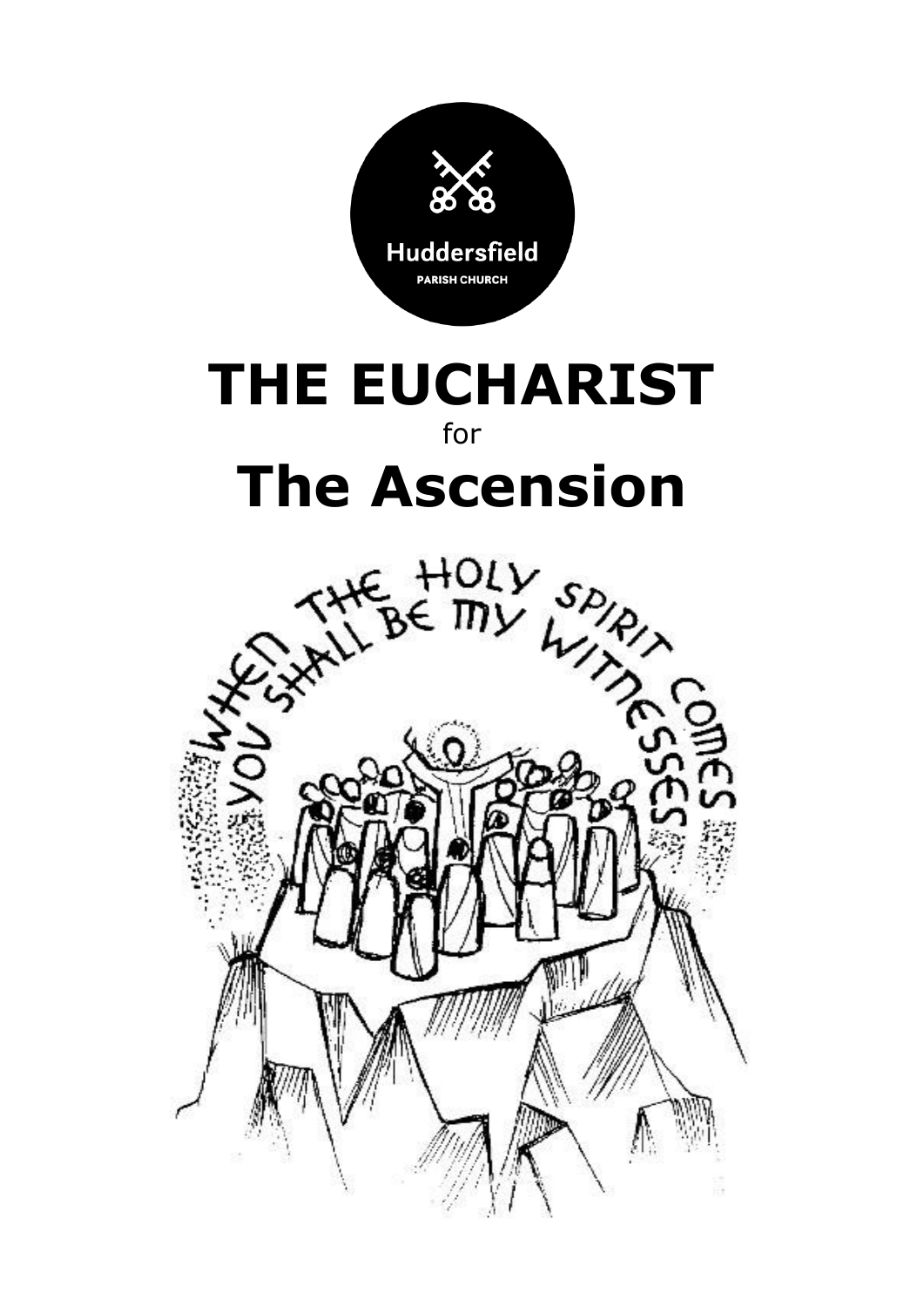## **Welcome to St Peter's Huddersfield**

A very warm welcome to worshipers old and new. The community here are part of the Inclusive Church movement. We aspire to be open, warm and welcoming to all who come here. We hope all who visit here this Easter Day will know that God and God's people here welcome them.

If you are new to church and faith please do speak to one of our team before you leave today about the opportunities to find out more.

# **During the Service**

Please switch off mobile phones. Everyone joins in with the service, following the words in this sheet and saying the words in bold type together. The places where we need to sit, stand or kneel are indicated in the sheet.

All those who are baptised into the Christian church (any denomination) are welcome to receive the bread of communion here. If you prefer not to receive the bread please come forward anyway to be blessed today. You will be directed to the front at the appropriate time by our sidespeople.

Children are truly welcome here and we have a Junior Church group on most Sundays (please ask one of our volunteers or clergy to find out more.) Unfortunately the building can also present hazards. If your child needs to wander, please wander with them.

*We prepare for the service with quiet prayer.*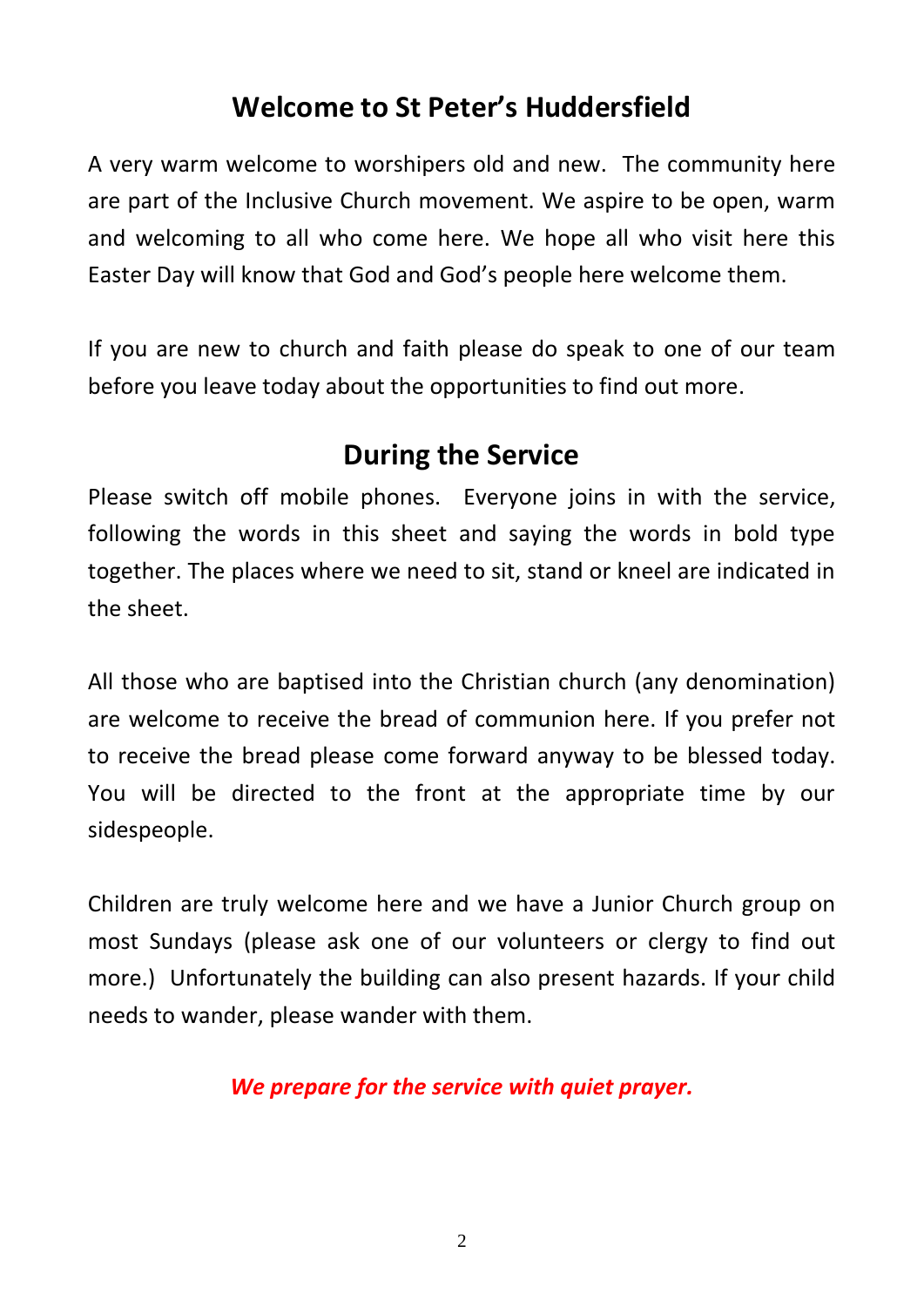# **The Gathering**

*We stand to sing as the procession of choir and ministers move into the church. Hymn words are found in the red hymn book. Numbers are on the boards.* 

**Processional Hymn**

*We remain standing at the end of the hymn.*

**The Greeting**

*The Deacon* God has gone up with a shout, **the Lord with the sound of a trumpet.**

*The President* Grace, mercy and peace from God our Father, and the Lord Jesus Christ be with you.

**And also with you.**

*Word of welcome are given.*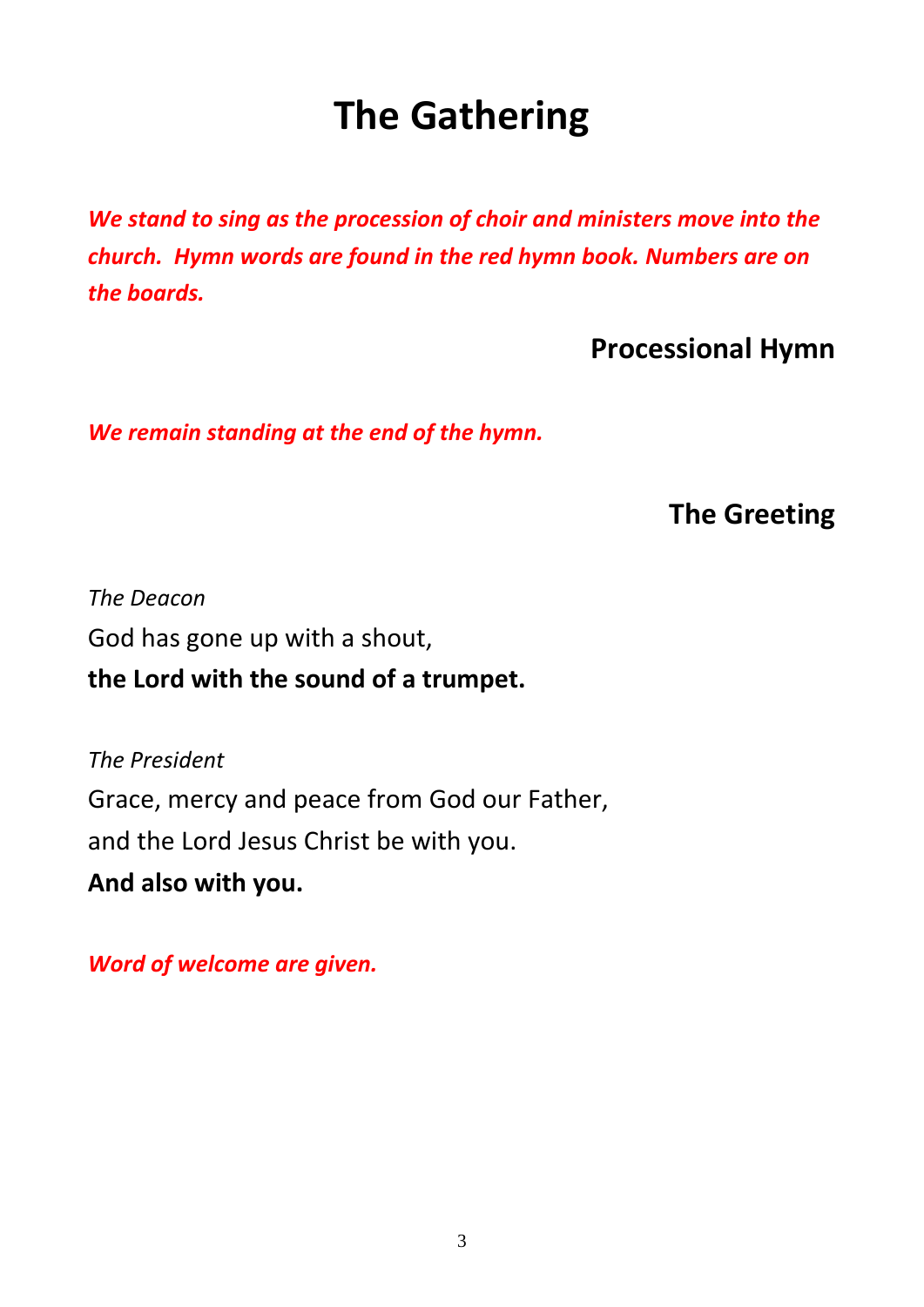#### *The President*

Dear brothers and sisters in Christ, for forty days we have been celebrating with joyful hearts the resurrection of our Lord Jesus Christ, his bursting from the tomb and his defeat of the power of sin and death. He appeared to his disciples many times and told them about the kingdom of God.

Today we recall how he left this earth and returned to his Father, ascending into heaven to take his throne over all dominions and powers. Trusting in his reign over all creation, and submitting to his kingly yet loving rule, let us hear the story of his parting.

#### *Please remain standing.*

## **The Ascension Reading**

A reading from the Acts of the Apostles

#### *At the end:*

Alleluia. Christ is risen. **He is risen indeed. Alleluia.**

#### *The Deacon*

Seeing we have a great high priest who has passed through the heaven, Jesus the Son of God, let us offer him the praise worthy of his name.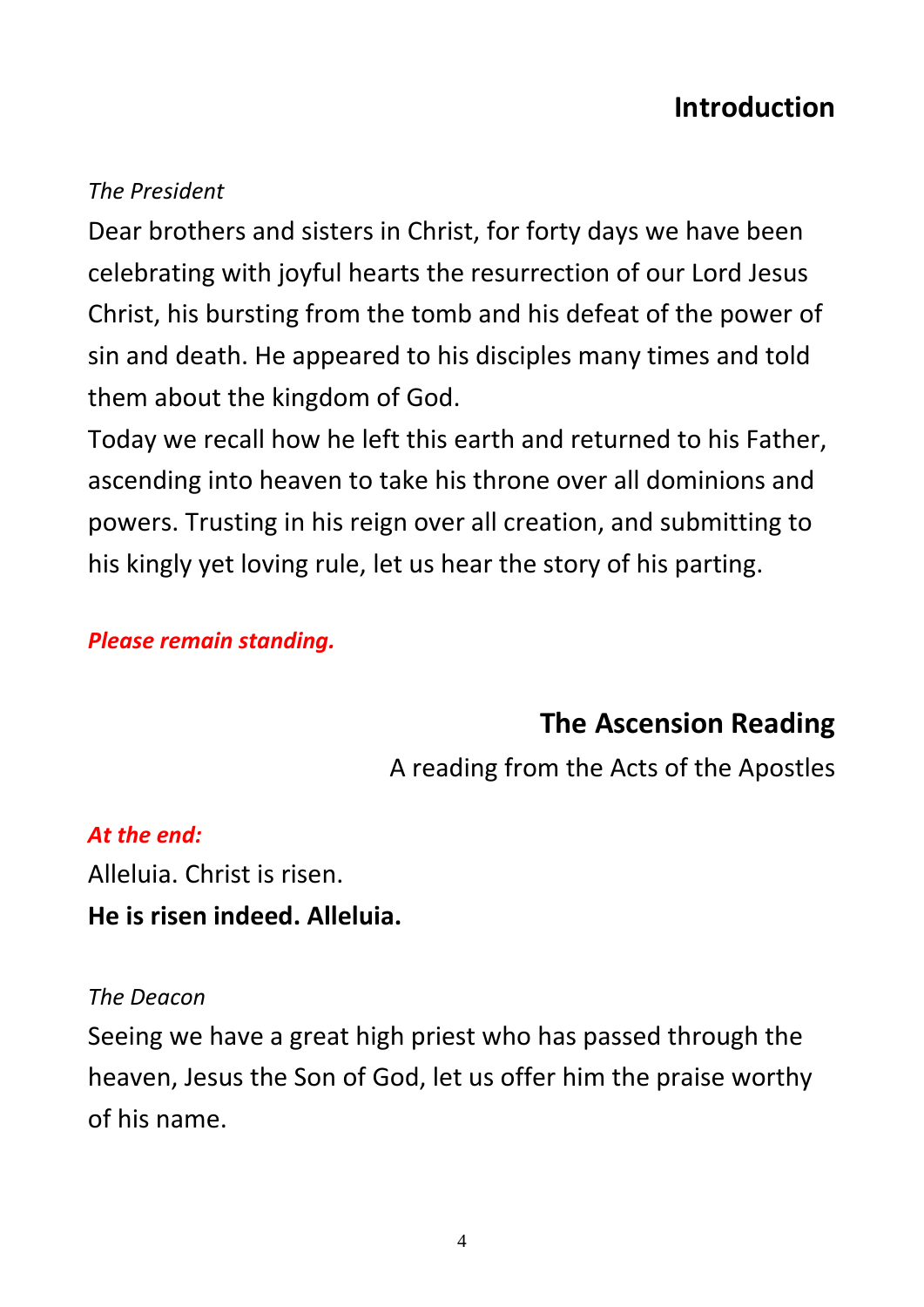**Glory to God in the highest, and peace to his people on earth. Lord God, heavenly King, almighty God and Father, we worship you, we give you thanks, we praise you for your glory. Lord Jesus Christ, only Son of the Father, Lord God, Lamb of God, you take away the sin of the world: have mercy on us; you are seated at the right hand of the Father: receive our prayer. For you alone are the Holy One, you alone are the Lord, you alone are the Most High, Jesus Christ, with the Holy Spirit, in the glory of God the Father. Amen.**

# **The Collect**

### *The President*

Let us pray that our risen and ascended Lord will lead us to eternal life.

#### *Silence is kept.*

Risen Christ, you have raised our human nature to the throne of heaven: help us to seek and serve you, that we may join you at the Father's side, where you reign with the Spirit in glory, now and for ever. **Amen.**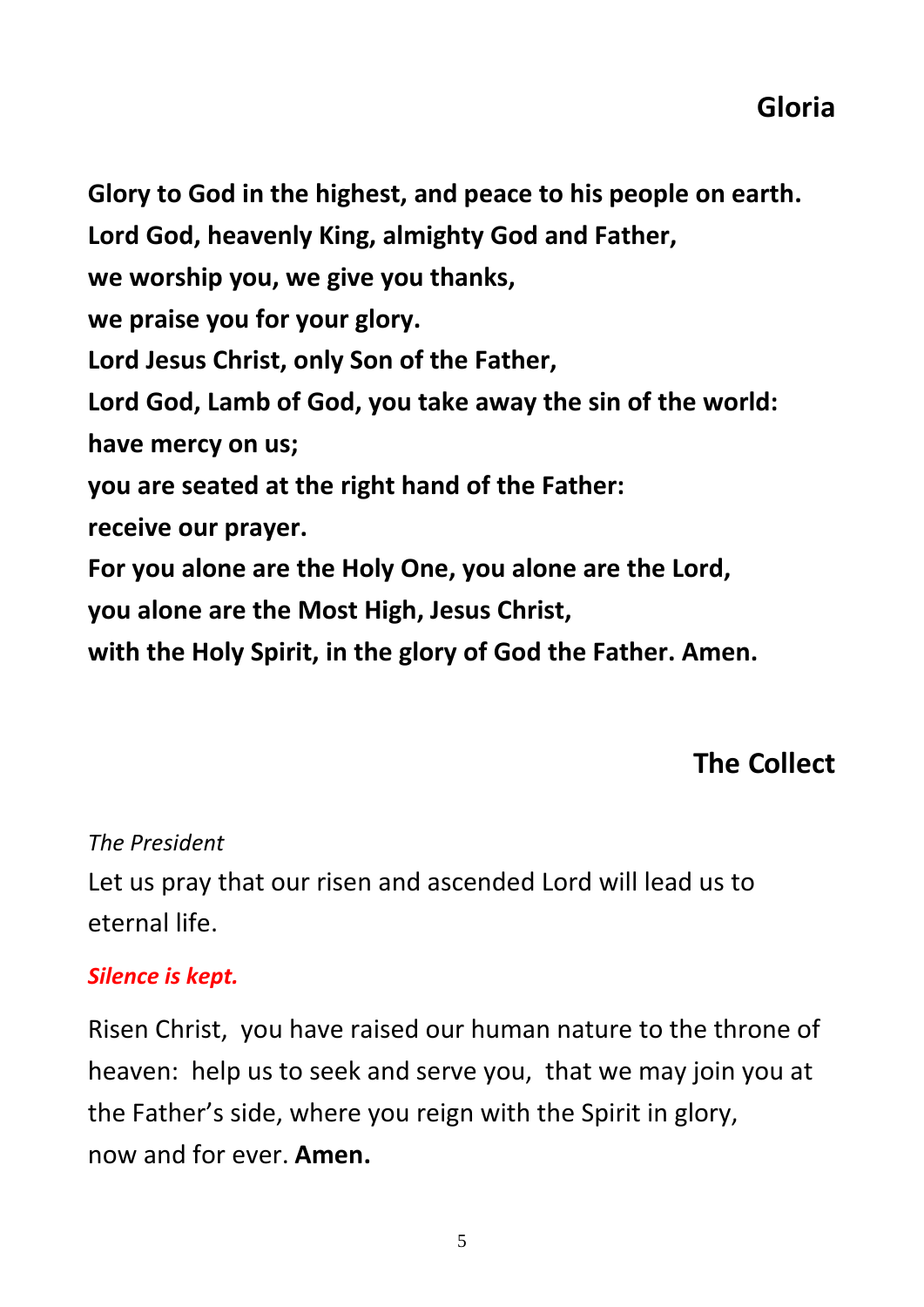# **The Liturgy of the Word**

## **Reading**

A reading from the book of Daniel 7.9-14.

*At the end:*  Hear the word of the Lord **Thanks be to God.**

*We stand to sing.*

### **Gradual Hymn**

*We remain standing to hear the good news of ascension in our Gospel.*

### **Gospel Reading**

*The Deacon* Alleluia **Alleluia.**  God has highly exalted Jesus Christ. **Alleluia** At the name of Jesus every knee shall bow. **Alleluia** Let every tongue confess that Jesus Christ is Lord. **Alleluia.** Hear the Gospel of our Lord Jesus Christ according to Luke*. We sing:* **Glory to you, O Lord.**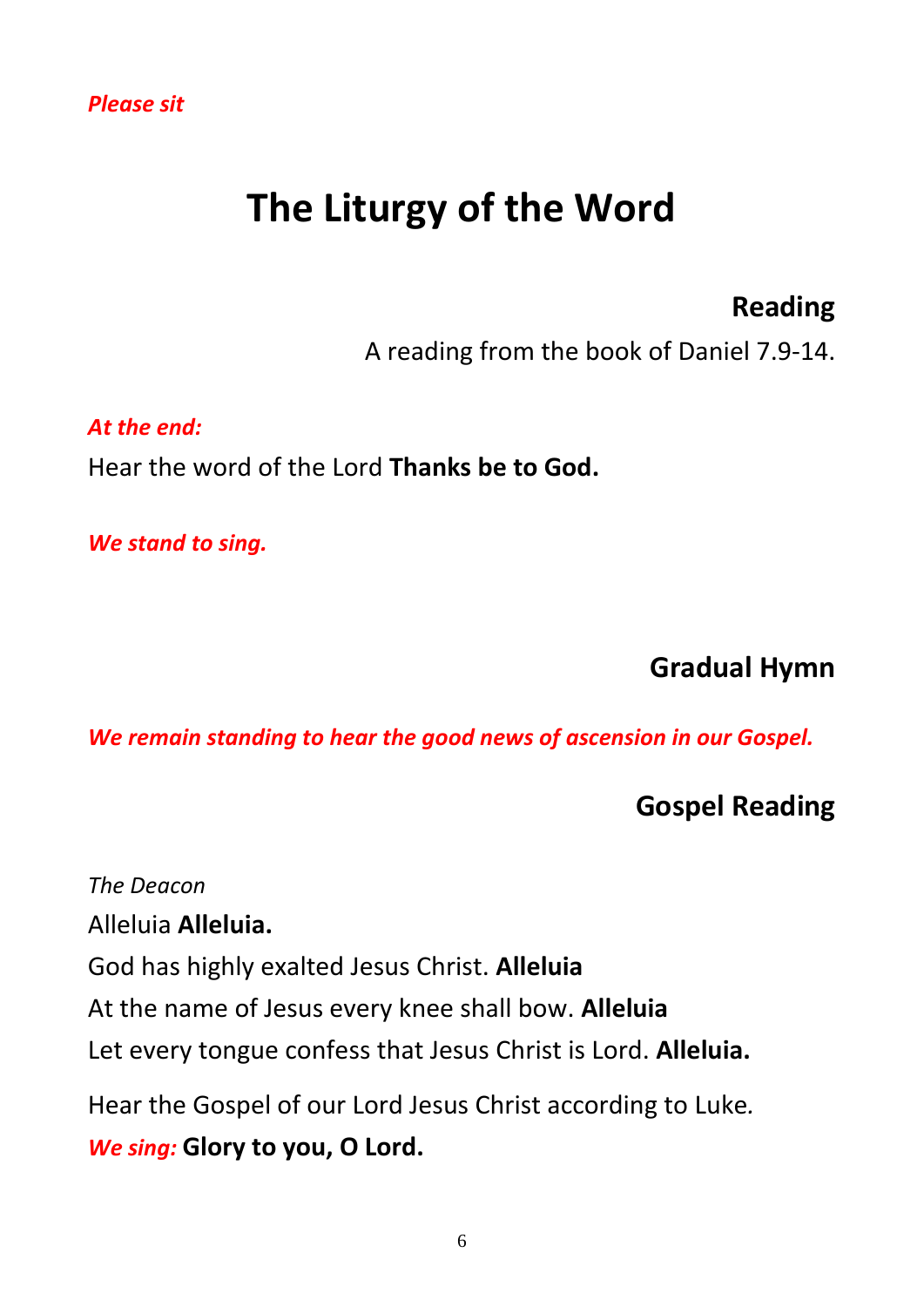# *At the end* This is the Gospel of the Lord. *We sing:* **Praise to you, O Christ.**

# **The Sermon**

#### *Please sit when invited.*

*A period of Silence may be kept after the Sermon*

# **The Nicene Creed**

#### *We stand when invited to declare our faith.*

*The President*  Let us stand and declare our faith in God.

We believe in one God, the Father, the Almighty,

**maker of heaven and earth, of all that is, seen and unseen.**

We believe in one Lord, Jesus Christ, the only Son of God, eternally begotten of the Father,

**God from God, Light from Light, true God from true God,** begotten, not made, of one Being with the Father.

## **Through him all things were made.**

For us and for our salvation he came down from heaven, was incarnate from the Holy Spirit and Mary, and was made man.

**For our sake he was crucified under Pontius Pilate; he suffered death and was buried.**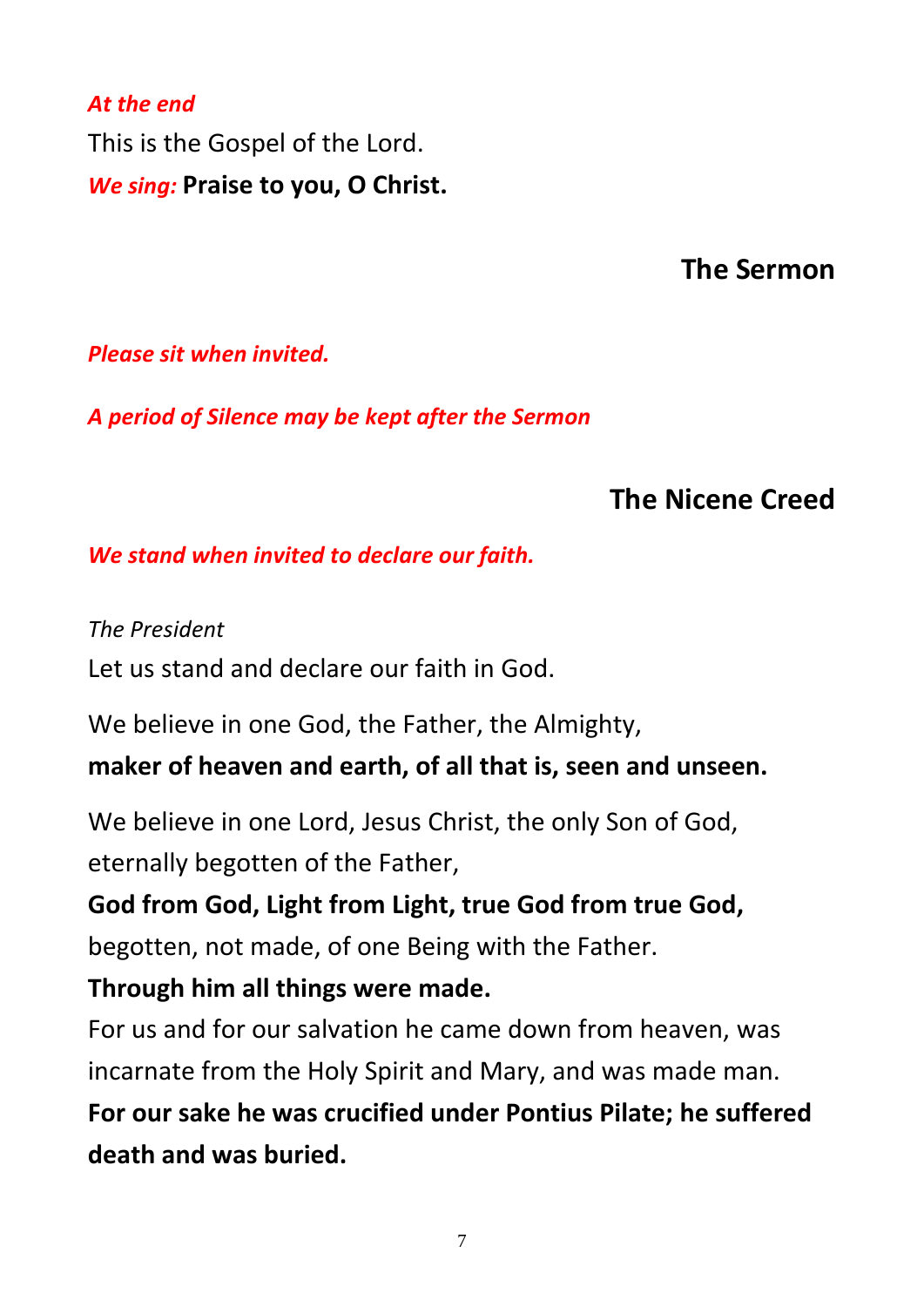On the third day he rose again in accordance with the Scriptures; **he ascended into heaven and is seated at the right hand of the Father. He will come again in glory to judge the living and the dead, and his kingdom will have no end.**

We believe in the Holy Spirit, **the Lord, the giver of life,** who proceeds from the Father and the Son.

**With the Father and the Son he is worshipped and glorified.** He has spoken through the prophets.

**We believe in one holy, catholic and apostolic Church.**

We acknowledge one baptism for the forgiveness of sins.

**We look for the resurrection of the dead,**

**and the life of the world to come. Amen.**

# **Prayers of Intercession**

### *We kneel if able for the prayers.*

Let us join our prayers with those of our Saviour Christ, seeking the Father's blessing and the gifts of the Spirit.

#### *This response is used.*

Lord, hear us. **Lord, graciously hear us.**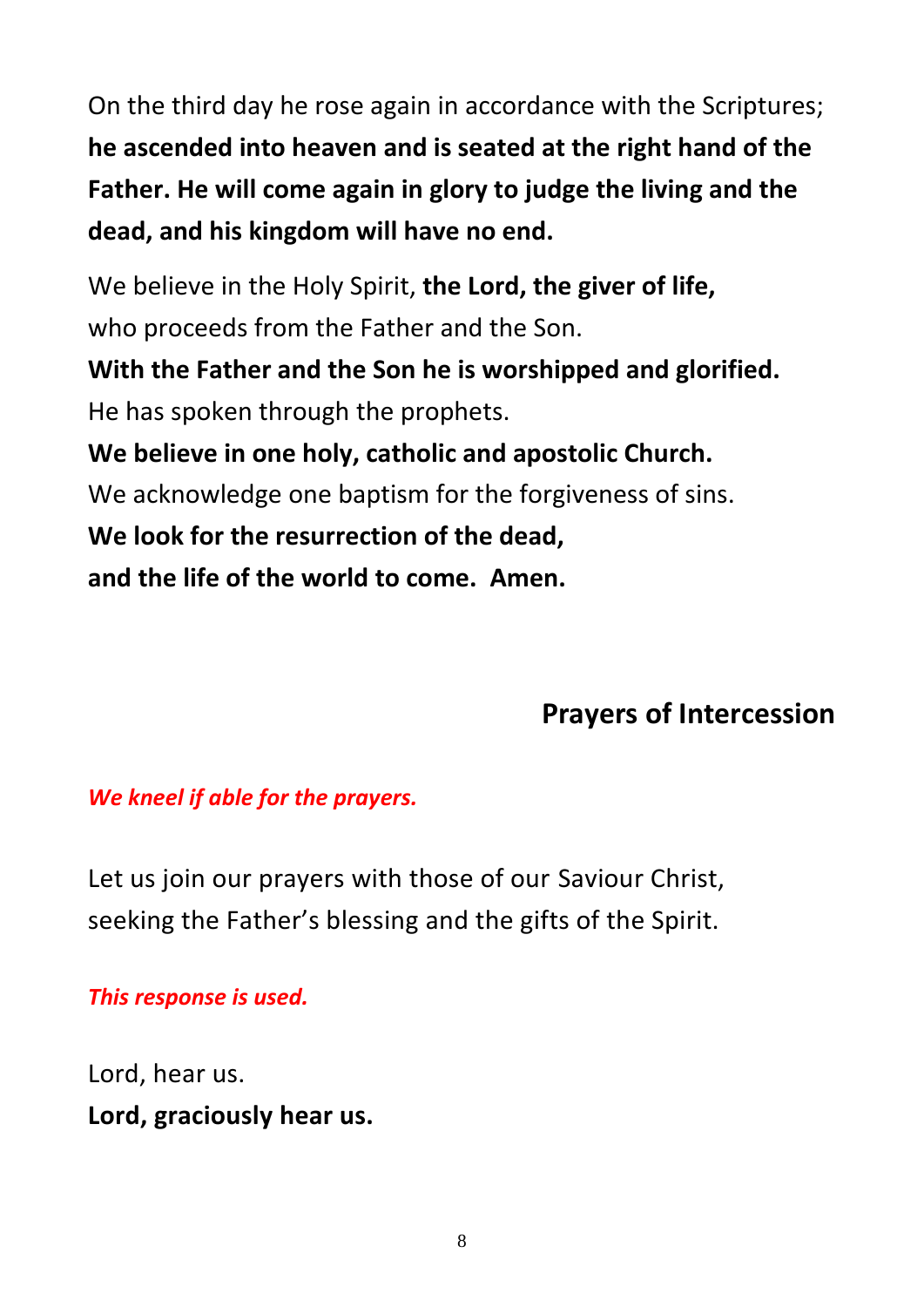#### *At the end*

Jesus Christ, keep the Church in the unity of the Spirit and in the bond of peace and bring the whole created order to worship at your feet; for you are alive and reign with the Father and the Holy Spirit, one God, now and for ever. **Amen.**

*We stand to sing.*

# **The Liturgy of the Sacrament**

**Offertory Hymn**

*During the hymn the table is prepared and bread and wine are placed on it.* 

*We remain standing at the end of the hymn.*

**Prayer over the Gifts**

*The Deacon*

Be present, be present, Lord Jesus Christ,

our risen high priest; make yourself known in the breaking of bread. **Amen.**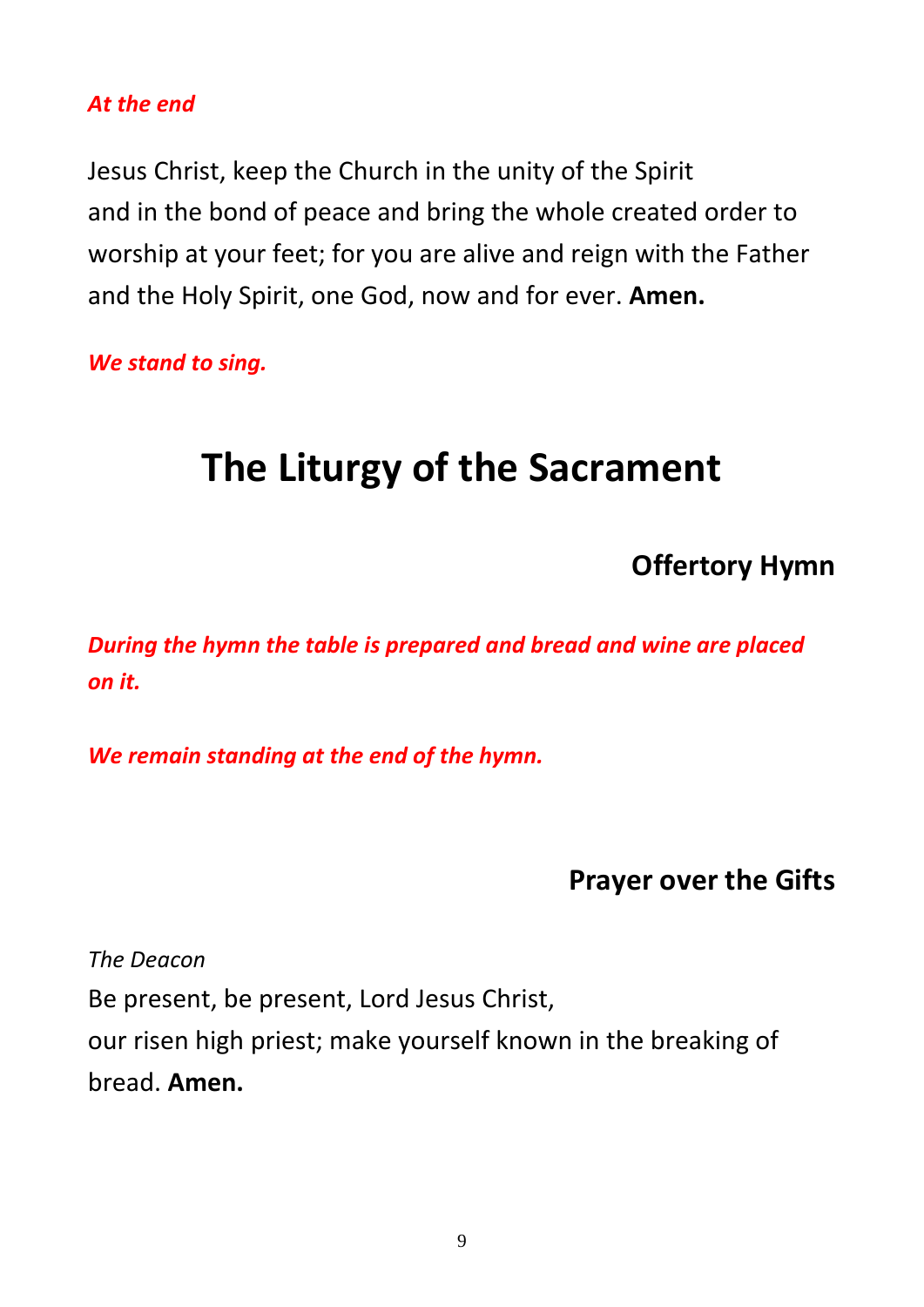# **The Eucharistic Prayer**

#### *The President*

The Lord is here **His Spirit is with us.**

Lift up your hearts. **We lift them to the Lord***.*

Let us give thanks to the Lord our God.

## **It is right to give thanks and praise.**

It is indeed right and good, our duty and our joy, always and everywhere to give you thanks, holy Father, almighty and eternal God, through Jesus Christ the King of glory. Born of a woman, he came to the rescue of our human race. Dying for us, he trampled death and conquered sin. By the glory of his resurrection he opened the way to life eternal and by his ascension, gave us the sure hope that where he is we may also be. Therefore the universe resounds with Easter joy and we join with the voices of the angels, praising you and singing: **Holy, Holy, Holy Lord, God of pow'r and might, Heaven and earth are full of your glory. Hosanna in the highest. Blessed is he who comes in the name of the Lord.** 

**Hosanna in the highest.**

*We recall the last supper and join in the joyful acclamation of Christ:*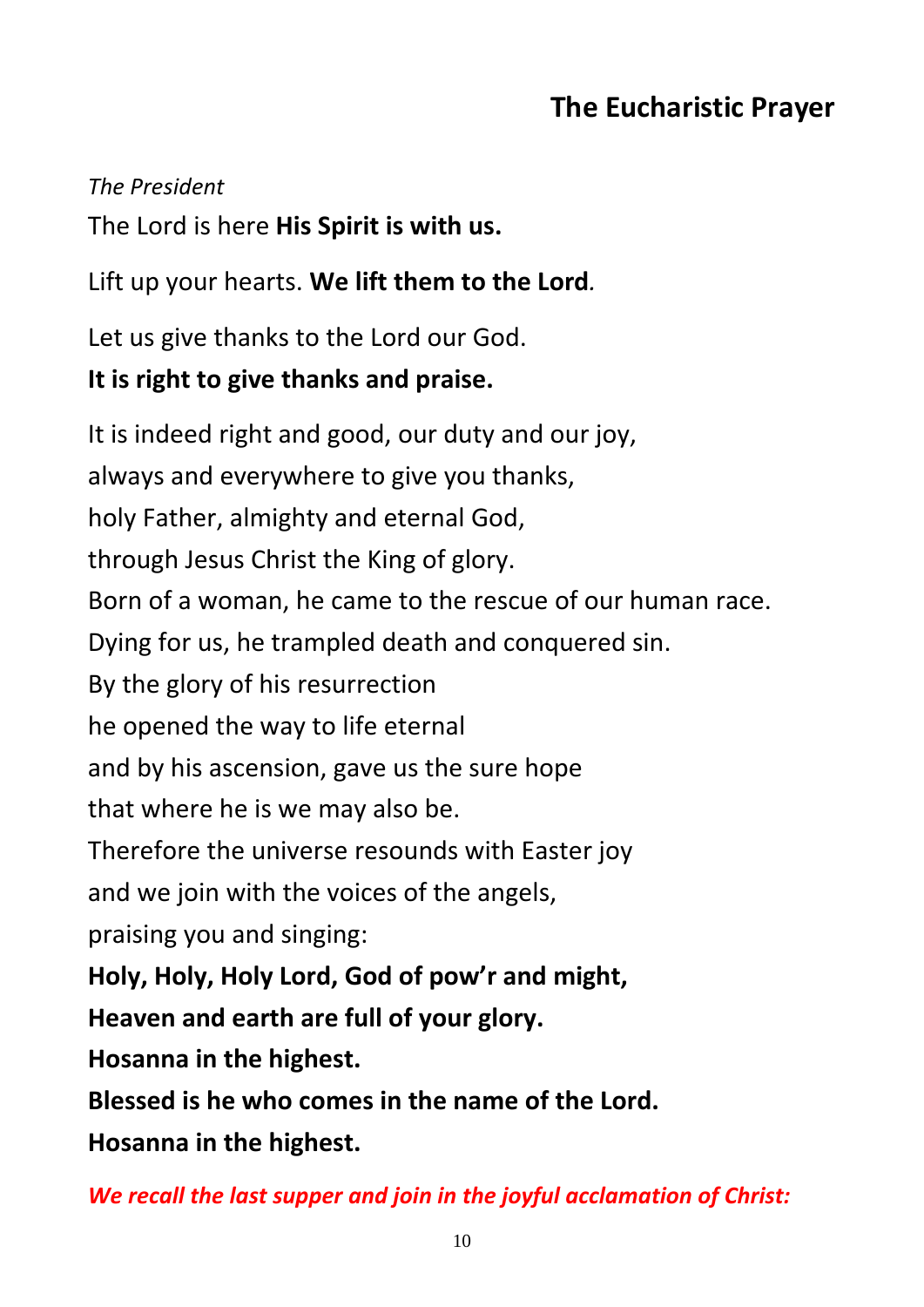*The Deacon* Jesus Christ is Lord: **Lord by your cross and resurrection you have set us free. You are the Saviour of the world.**

*Our prayer continues and we join in boldly with the* **Amen.**

*Silence is kept and we kneel to pray if able.*

**The Lord's Prayer**

*The President* We pray as Jesus taught us: **Our Father in heaven, hallowed be your name, your kingdom come, your will be done, on earth as in heaven. Give us today our daily bread. Forgive us our sins as we forgive those who sin against us. Lead us not into temptation but deliver us from evil. For the kingdom, the power, and the glory are yours, now and for ever. Amen.**

# **Breaking of the Bread**

Lord we died with you on the cross.

**Now we are raised to new life.**

We were buried in your tomb.

**Now we share in your resurrection.**

**Live in us, that we may live in you.**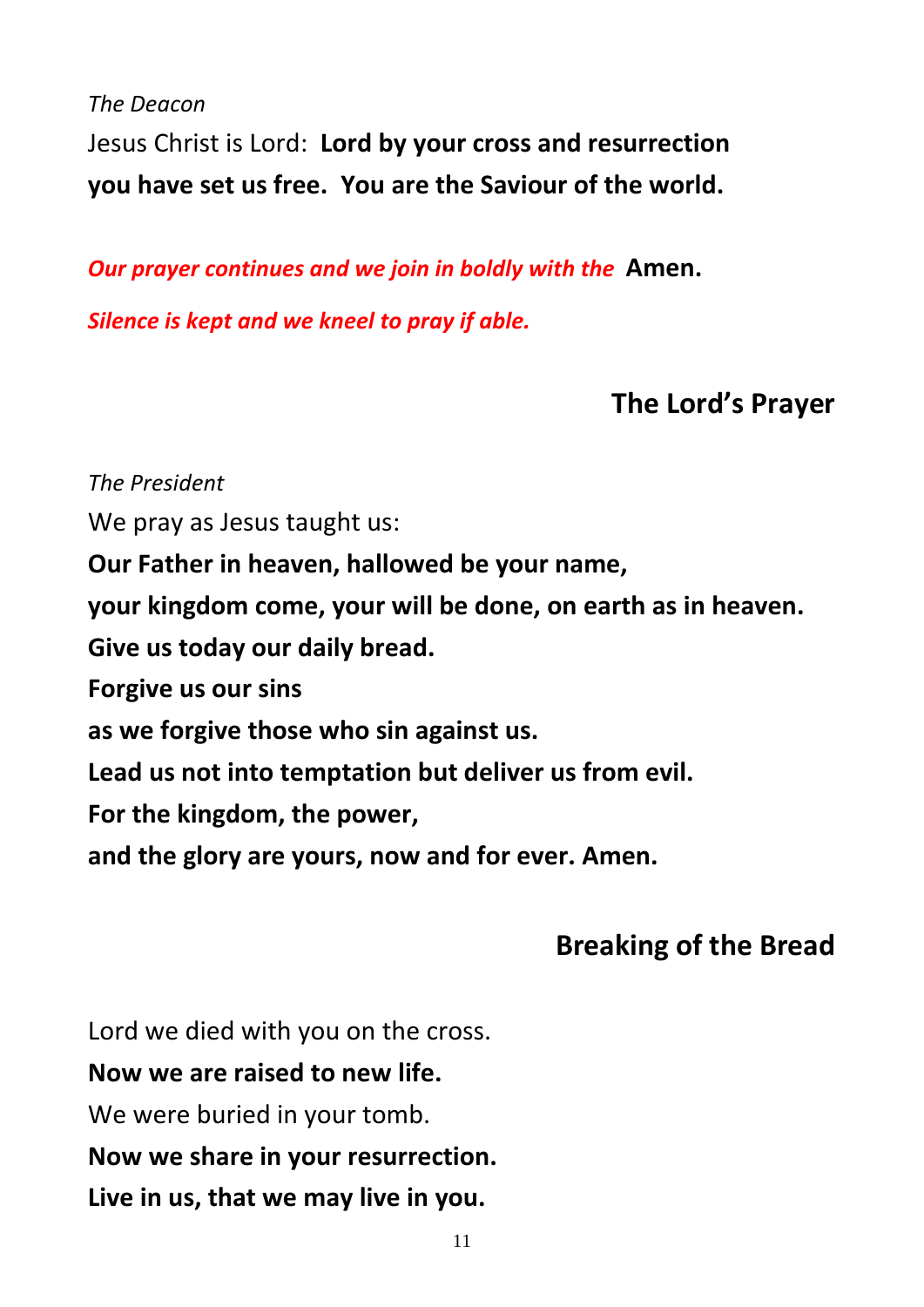# **Agnus Dei**

**Jesus Lamb of God, have mercy on us Jesus bearer of our sin, have mercy on us. Jesus redeemer of the world, grant us peace.**

## **Invitation to Communion**

*The Deacon* Let us pray now with those at home joining us in spiritual communion, remembering that God creates family here on earth when we share in Christ's heavenly feast. **Lord Jesus Christ, you said to your disciples, 'I am with you always'. Be with us today, as we share this spiritual communion. We offer ourselves to you. Hear our prayers for others and for ourselves, and keep us in your care. Amen.**

#### *The President*

I heard the voice of a great multitude crying, Alleluia.

The Lord our God has entered into his kingdom.

**Blessed are those who are called to the supper of the Lamb. Alleluia!** 

## *When we consume our bread and wine. The body and blood of Christ. Amen.*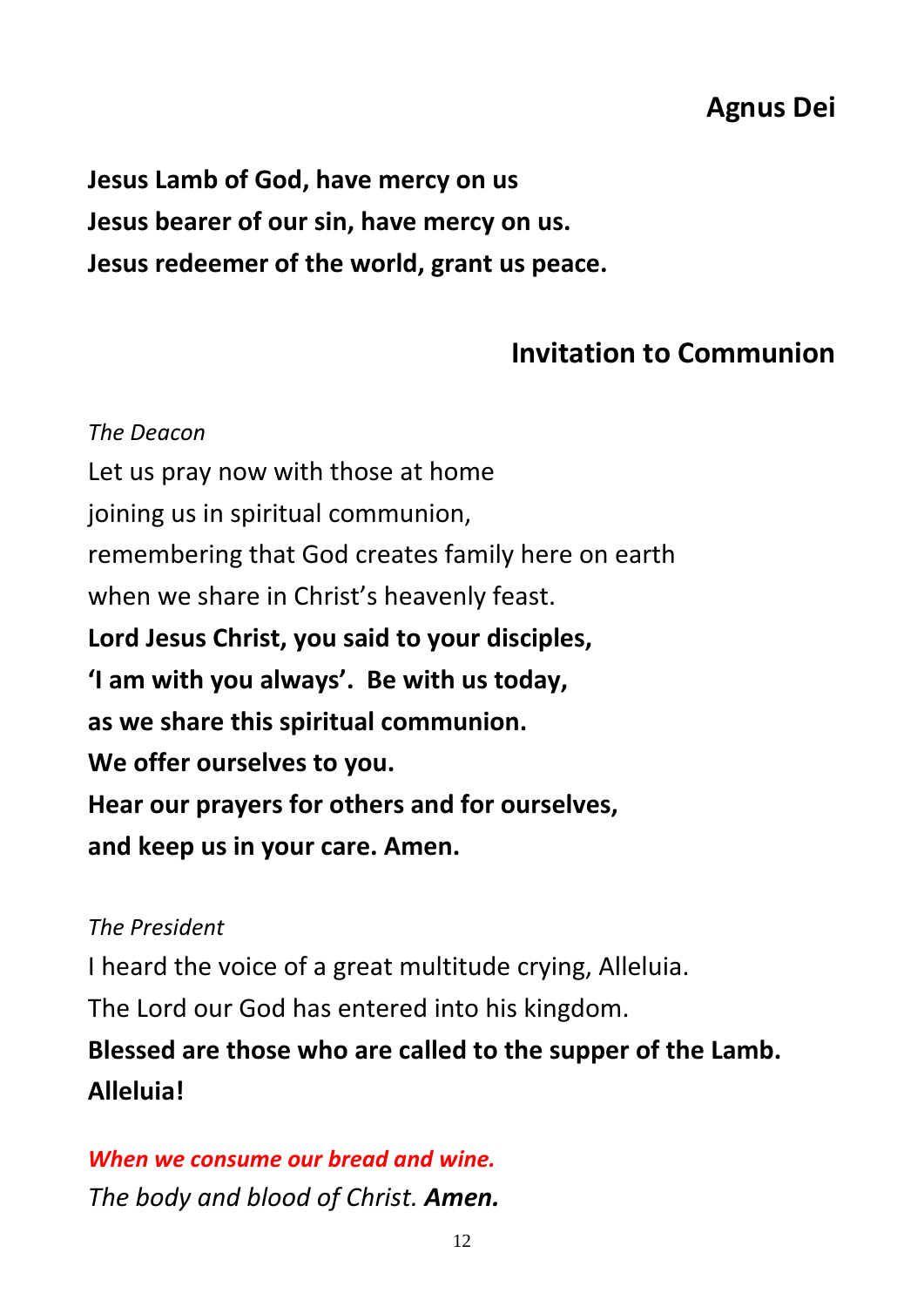*Please come forward as directed by our stewards to receive either the bread/wine or a blessing.* 

*If you are not accustomed to taking communion and would prefer to receive a blessing please cross your arms when you come to the front. Gluten free bread and bread without wine are available, please ask the person distributing communion.*

*During this time we pray quietly, sing our communion hymn and listen to our choir as those around us also receive.* 

*An anthem may also be sung.*

## **Prayer after Communion**

#### *The President*

God our Father, you have raised our humanity in Christ and have fed us with the bread of heaven: mercifully grant that, nourished with such spiritual blessings, we may set our hearts in the heavenly places; through Jesus Christ our Lord. **Amen.**

**Merciful God, you have called us to your table and fed us with spiritual food. Draw us and all people to serve your Son, our risen Saviour, Jesus Christ, Amen.**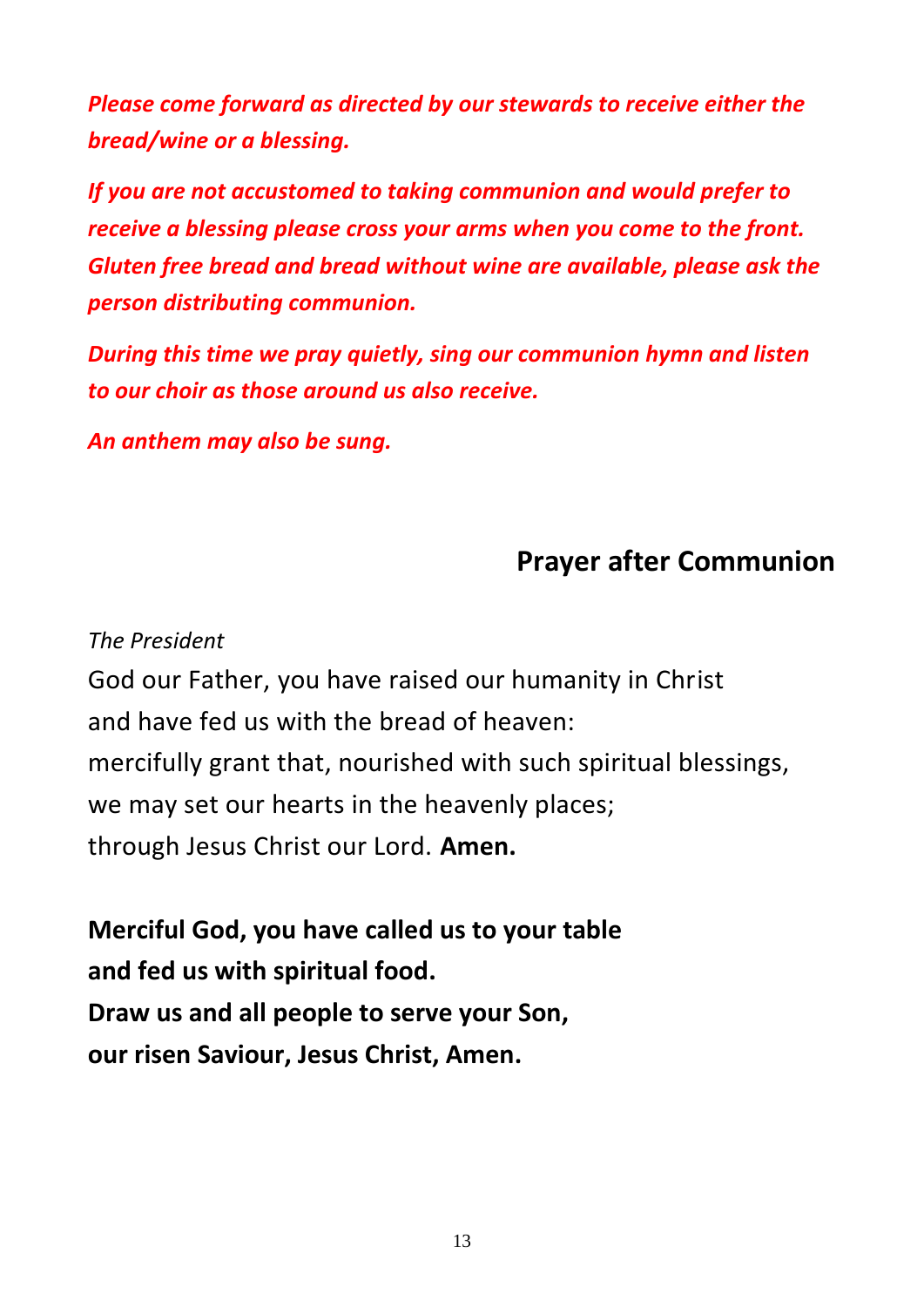# **Sending Out**

*We stand to sing our final hymn.*

**Hymn**

*At the end of the hymn we remain standing.*

## **Dismissal Reading**

#### A reading from the Acts of the Apostles

#### *At the end of the reading silence is kept.*

*The Deacon:* As we wait in silence **make us ready for your coming Spirit.** As we listen to your word **make us ready for your coming Spirit.** As we worship you in majesty **make us ready for your coming Spirit.** As we long for your refreshing **make us ready for your coming Spirit.** As we long for your renewing **make us ready for your coming Spirit.** As we long for your equipping, **make us ready for your coming Spirit.** As we long for your empowering **make us ready for your coming Spirit.**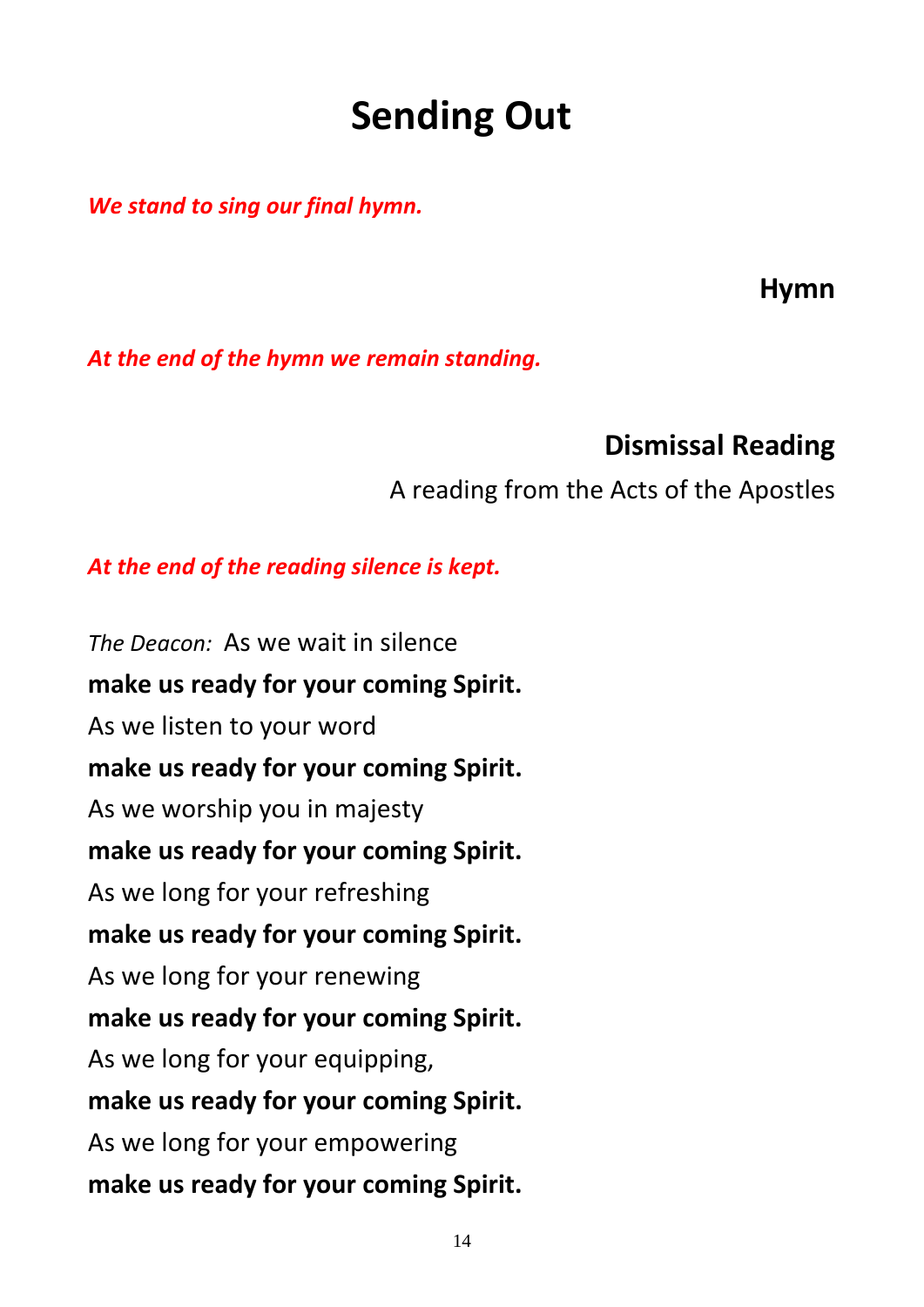#### *Silence is kept.*

#### *The President*

May the Spirit who hovered over the waters when the world was created, breathe life into you. **Amen.** 

May the Spirit, who overshadowed Mary the God-bearer when the eternal Son came among us, make you joyful in the service of the Lord. **Amen.**

May the Spirit who set the Church on fire on the Day of Pentecost, bring the world alive with the love of the risen Christ. **Amen.** 

The blessing of God the Father, the Son, and the Holy Spirit, be among you, and remain with you always. **Amen.**

*The Deacon* Waiting expectantly for the promised Holy Spirit, go in the peace of Christ. Alleluia, alleluia. **Thanks be to God. Alleluia, alleluia.**

> *For updates on what's happening at St Peter's see our website at [www.huddersfieldparishchurch.org](http://www.huddersfieldparishchurch.org/) or follow us on social media.*